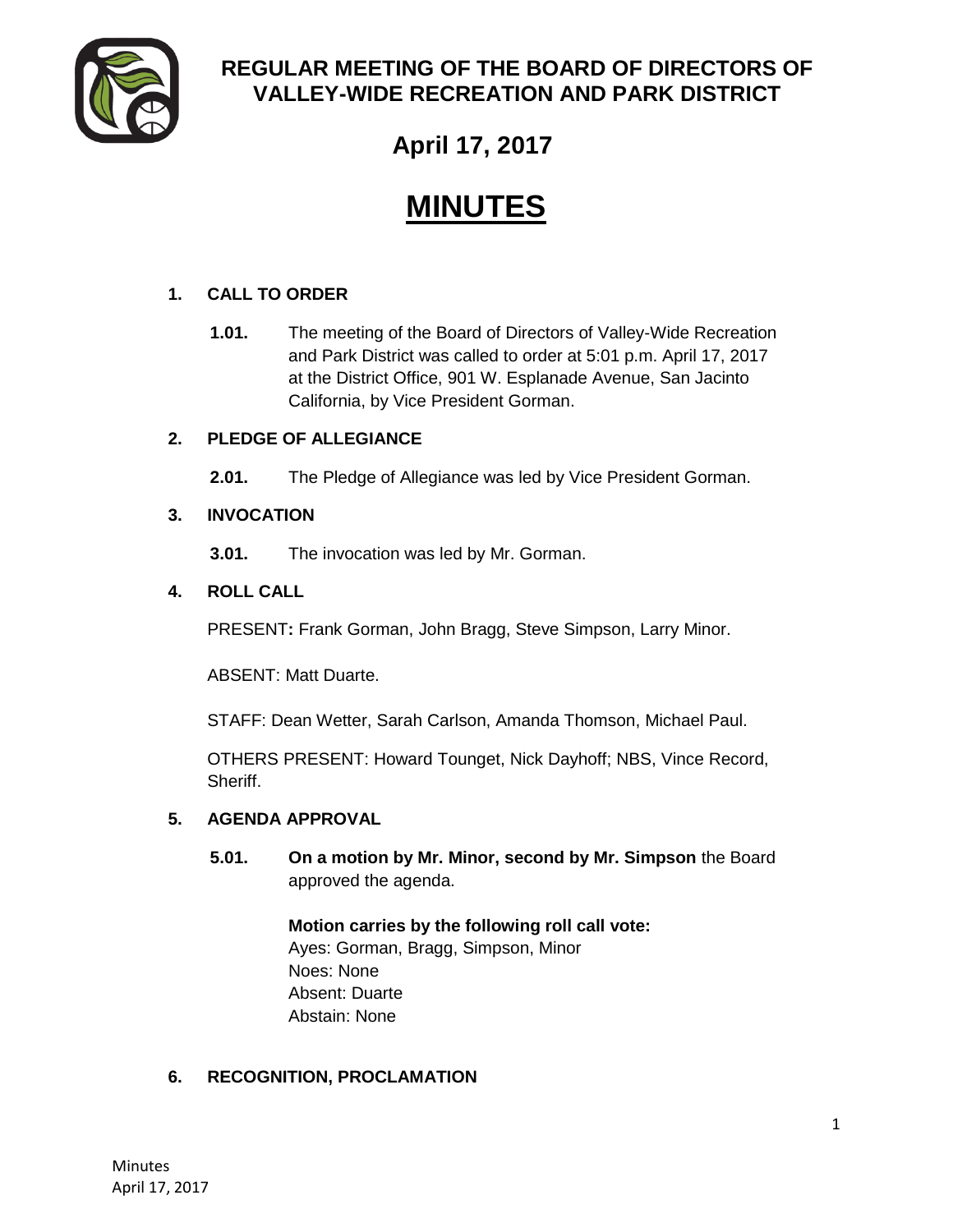Vince Record, San Jacinto Unified School District. (5:30 p.m.)

# **7. PUBLIC COMMENTS – NON AGENDA ITEMS**

**7.01.** No public comment.

# **8. BOARD COMMENTS**

- **8.01.** Mr. Bragg commented he would like healthier food options at the Aquatic Center and stated he would like more information regarding the food sold at the Aquatic Center.
- **8.02.** Mr. Minor would like to re-visit the District assessments.

# **9. VALLEY-WIDE CLEARING ACCOUNTS CHECK LIST FOR FEBRUARY 2017: 88127-88596; 1112. & MARCH 2017: 88600-89152; 1113**

**9.01. On a motion by Mr. Simpson, second by Mr. Minor** the Board approved the clearing accounts checklist for February 2017 and March 2017.

> **Motion carries by the following roll call vote:**  Ayes: Gorman, Bragg, Simpson, Minor Noes: None Absent: Duarte Abstain: None

# **10. FINANCIAL STATEMENTS FOR MARCH 2017 – Receive and File.**

#### **11. PRESENTATION**

**11.01.** Michael Paul, Recreation Supervisor, Sport Center, gave a brief update on current program participation and upcoming activities.

#### **12. CONSENT CALENDAR**

*All matters listed on the Consent Calendar are considered to be routine and will be enacted by one roll call vote. There will no separate discussion of these items unless members of the Board or audience request specific items to be removed from the Consent Calendar for separate discussion and action under Consent Items Held Over of the Agenda.* 

**12.01.** Approval of Minutes for the Regular Meeting of March 20, 2017.

Mr. Simpson stated that the location of the last Board of Directors meeting was at the Rancho Bella Vista Community Center and not the District Office.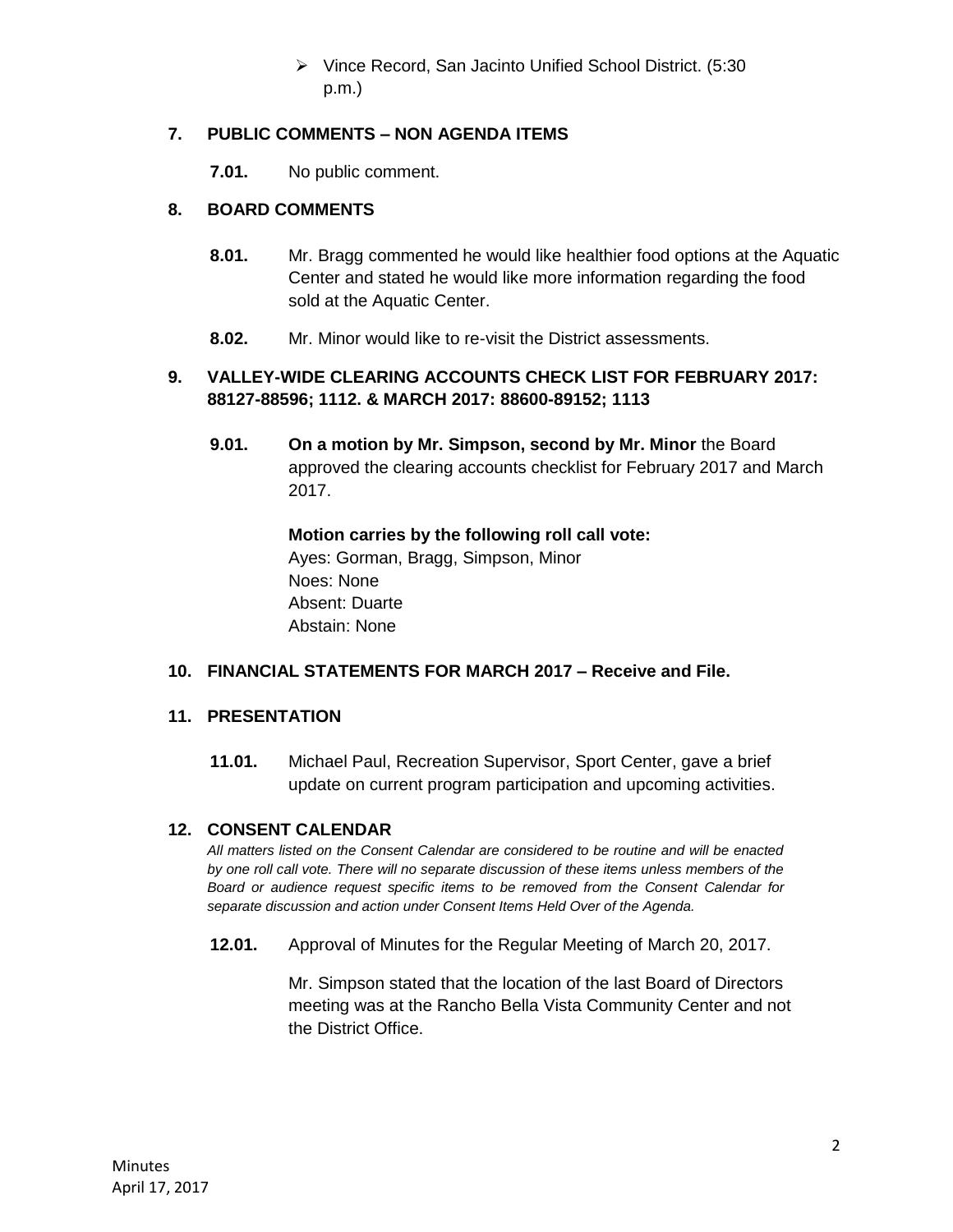**On a motion by Mr. Simpson, second by Mr. Minor** the Board approved the consent calendar as amended.

**Motion carries by the following roll call vote:** 

Ayes: Bragg, Simpson, Minor Noes: None Absent: Duarte Abstain: Gorman

#### **13. CONSENT ITEMS HELD OVER**

#### **14. PUBLIC HEARING**

 $\triangleright$  No Public Hearing

#### **15. ACTION ITEMS**

## **15.01. 2017 Slate of Board Officers – California Association of Recreation and Park District (CARPD)**

 **On a motion by Mr. Minor, second by Mr. Simpson** the Board approved Resolution No. 1006-17 - Resolution of the Board of Directors of the Valley-Wide Recreation and Park District supporting the nomination of Frank Gorman to the California Association of Recreation and Park District's Board of Directors.

# **Motion carries by the following roll call vote:**

Ayes: Gorman, Bragg, Simpson, Minor Noes: None Absent: Duarte Abstain: None

# **15.02. Sport Center HVAC Replacement Project Award**

**On a motion by Mr. Minor, second by Mr. Simpson** the Board approved the following:

- $\triangleright$  Adopt the specifications for the Sport Center HVAC Replacement Project.
- $\triangleright$  Award bid to Anthony's Heating & Air Conditioning, Inc. the lowest responsible bidder, for the total bid amount of \$46,926.00, and waive any and all minor irregularities in the bidding document as submitted by said bidder.
- $\triangleright$  Authorize the General Manager to execute the Construction Agreement and Purchase Order between Valley-Wide Recreation and Park District and Anthony's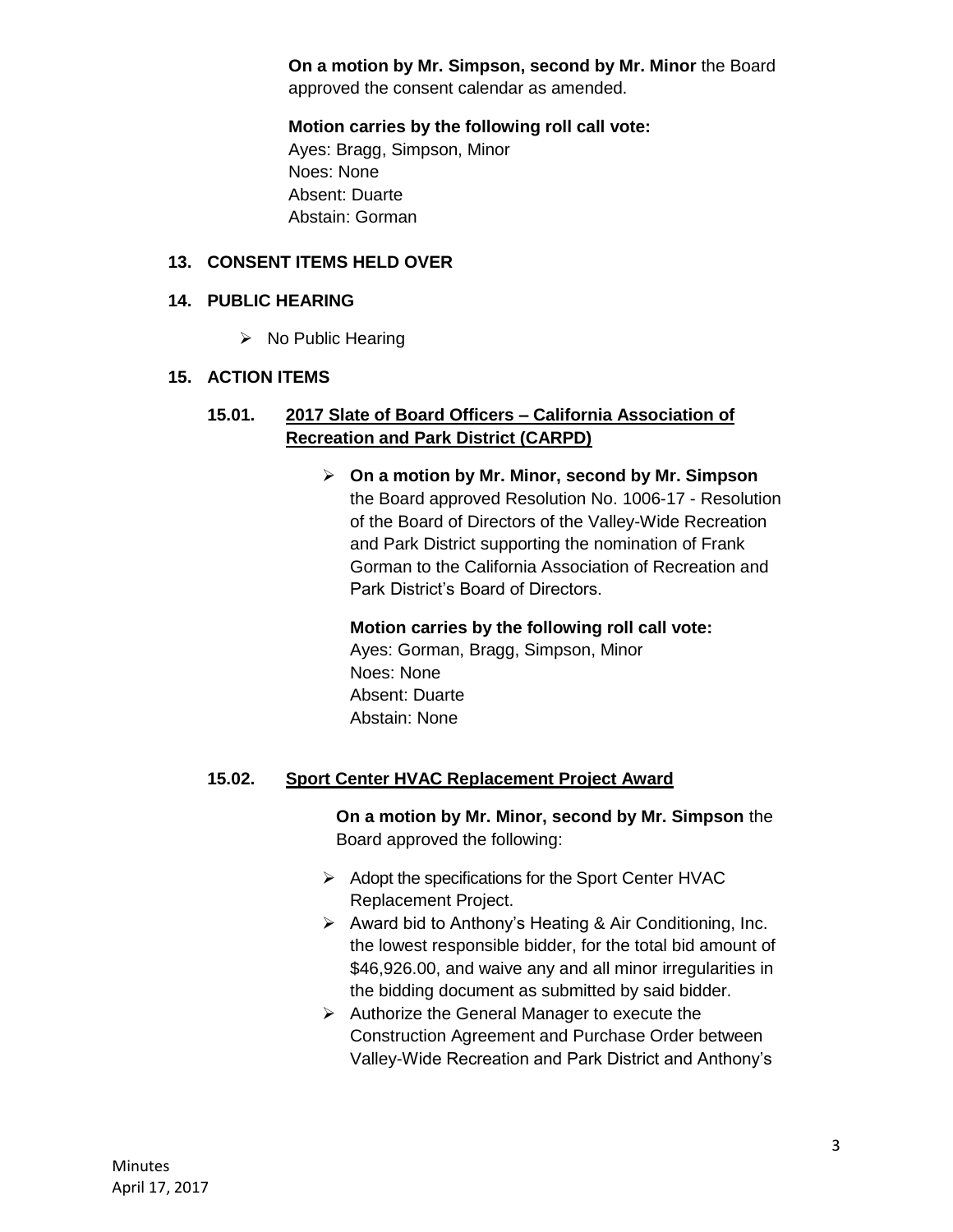Heating & Air Conditioning, Inc. in the amount not to exceed \$46,926.00.

 $\triangleright$  Authorize the General Manager to approve appropriate change order(s) necessary for the execution of the work, in accordance with the signature authorization policy.

# **Motion carries by the following roll call vote:**

Ayes: Gorman, Bragg, Simpson, Minor Noes: None Absent: Duarte Abstain: None

# **15.03. Community Facilities District (CFD) Menifee Parks Zone 1 (Heritage Heights) – Resolution of Intention**

 **On a motion by Mr. Minor, second by Mr. Simpson** the Board approved Resolution No. 1007-17 - Resolution of the Board of Directors of Valley-Wide Recreation and Park District, declaring its intention to establish a community facilities district and to authorize the levy of special taxes. Valley-Wide Recreation and Park District Menifee Parks Community Facilities District Zone 1 (Heritage Heights).

# **Motion carries by the following roll call vote:**

Ayes: Gorman, Bragg, Simpson, Minor Noes: None Absent: Duarte Abstain: None

# **16. ITEMS FOR BOARD INFORMATION, DISCUSSION, DIRECTION**

- **16.01.** General Mangers Report
- **16.02.** LAFCO 2016-03-3 (City of Menifee) Mr. Wetter stated the LAFCO meeting is on April 27, 2017.
- **16.03.** Re-Districting keeping item on agenda.
- **16.04.** Cell Tower Projects two projects finalized, and the third is in the process of completion.
- **16.05.** Report from Board of Directors Ad Hoc Committees None.
- **16.06.** Recreation Reports
	- ▶ Sport Center
	- $\triangleright$  Valle Vista
	- $\triangleright$  Menifee
	- Winchester
	- > Diamond Valley
	- **French Valley**
	- $\triangleright$  Romoland